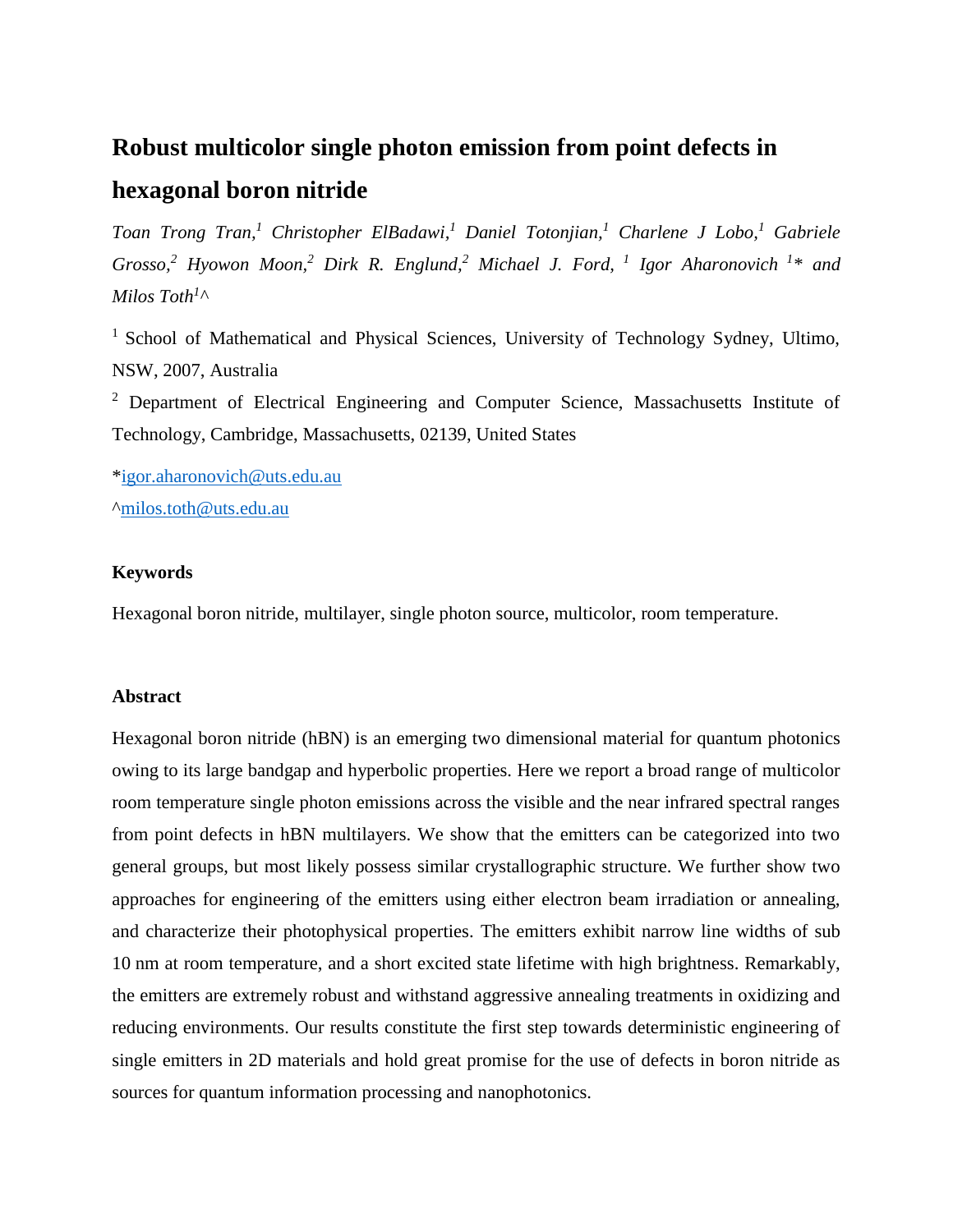Hexagonal boron nitride (hBN) is a van der Waals material that has recently emerged as a fascinating platform for room temperature quantum photonics due to the discovery of room temperature quantum emitters,<sup>1</sup> realization of sub-diffraction focusing and guiding,<sup>2, 3</sup> superresolution imaging,<sup>4</sup> and tunable phonon polariton propagation.<sup>5, 6</sup> While the optical properties of bulk hBN have been studied thoroughly<sup>7-9</sup>, detailed photo-physical properties of its two dimensional counterpart are scarce. In particular, the luminescent properties of hBN under subband-gap excitation remain largely unexplored.

In traditional 3D semiconductors, including diamond and silicon carbide, color centers have similar spectral properties in both bulk and nanostructured forms. This may be advantageous when controlled engineering of defects is required. Both materials can be doped during growth, resulting in deterministic formation of luminescent centers. However, in van der Walls crystals, the electronic and optical properties of two dimensional (single or few monolayer) flakes are significantly different from their bulk counterparts.<sup>10</sup> This often results in fascinating phenomena such as spin valley splitting<sup>11</sup> or strong exciton-phonon interactions that can be observed at room temperature,<sup>12</sup> but poses major challenges for engineering and control of single color centers.

In this letter, we report an unprecedented phenomenon – namely, narrowband multicolor single photon emission from a 2D material. While standard quantum dots and known color centers luminesce at a particular wavelength or a narrow spectral range, we show that defects in hBN multilayers can emit over a broad range spanning over 200 nm. We also show that the emitters can be engineered using electron irradiation and withstand various aggressive annealing treatments in reactive gaseous environments, which do not change their spectral properties. Our results pave the way to robust, room temperature quantum photonic devices that employ color centers in hBN as key building blocks.

Figure 1a shows a simplified schematic of the confocal photoluminescence (PL) setup used to characterize hBN. A detailed schematic and a typical confocal map featuring a number of single photon emitters are shown in Figure S1 of the Supporting Information. Unless noted otherwise, the measurements were performed at room temperature using either a 532 nm continuous-wave (CW) laser, or a 510 nm pulsed laser as an excitation source for lifetime measurements. We performed a photoluminescence (PL) survey and collected spectra of various single defect centers in hBN (which was annealed previously in argon at  $850^{\circ}$  C, as is discussed below). A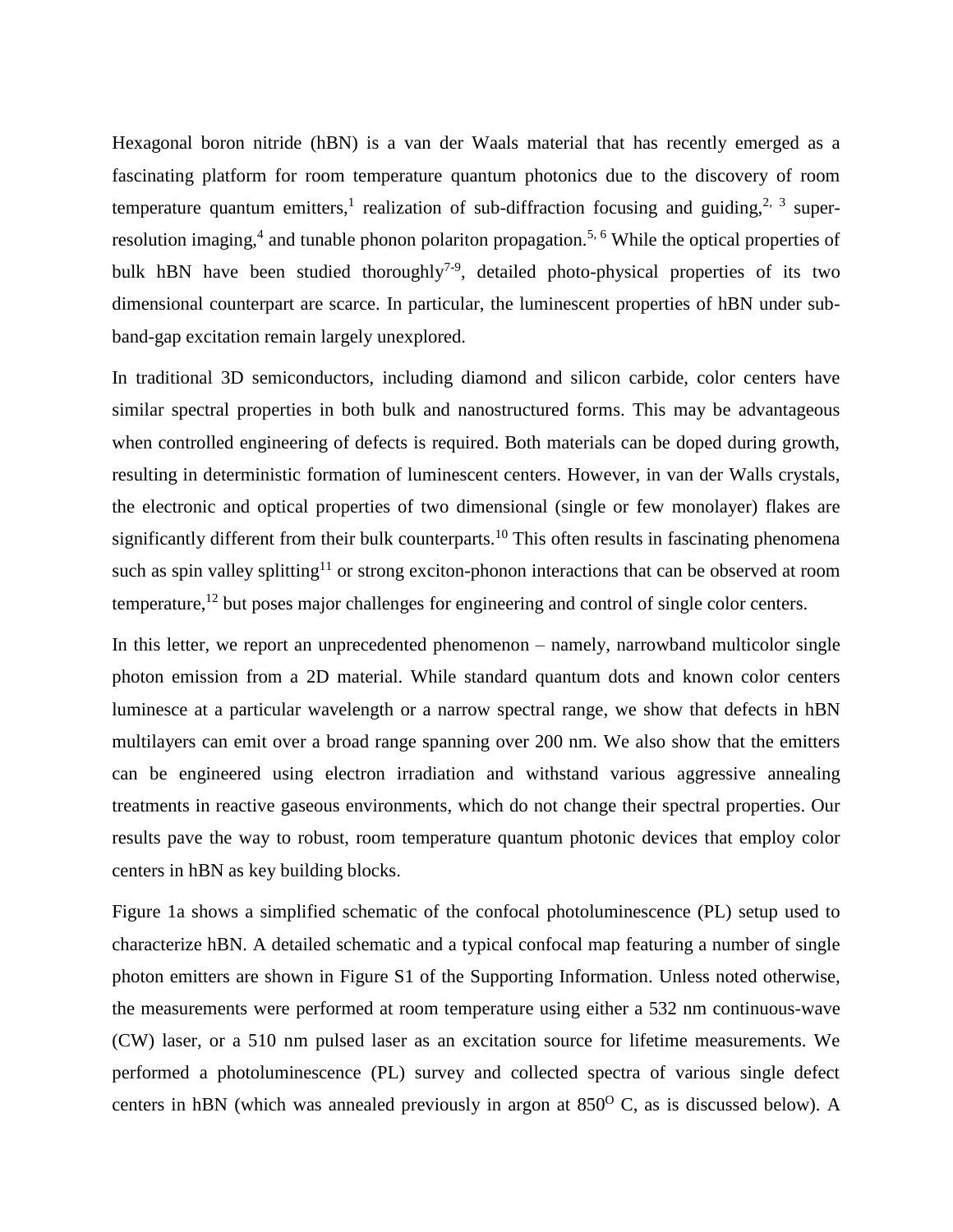representative range of room temperature PL spectra is shown in Figure 1(b, c). The emitters have narrow zero phonon lines (ZPLs) at energies in the range of  $\sim 1.6 - 2.2$  eV ( $\sim 565 - 775$ nm).

The emitters can be classified into two general groups based on their ZPL energy and phonon side band (PSB) spectral shapes. Group 1 (Figure 1b) consists of emitters with ZPL energies of 576 nm (2.15 eV), 583 nm (2.13 eV), 602 nm (2.06 eV), 633 nm (1.96 eV), and 652 nm (1.90 eV). Emitters in this group exhibit relatively broad and asymmetric ZPL line shapes with pronounced low energy tails. The spectra also contain pronounced doublet PSBs. Group 2 (Figure 1c) is comprised of emitters at lower energies, with ZPLs centered on 681 nm (1.82 eV), 696 nm (1.78 eV), 714 nm (1.74 eV), and 762 nm (1.63 eV). Notably, these emitters have narrower, more symmetric ZPLs, with phonon sidebands that are weak compared to Group 1. A survey of  $\sim$  40 emitters (Figure S2(a-e)) in the sample annealed at 850°C revealed a relative abundance of  $\sim$ 70% and 30% of emitters in Groups 1 and 2, respectively. Figure 1d is a histogram showing the ZPL energies of emitters classified into the two groups.

A Hanbury Brown and Twiss (HBT) setup was used to verify single photon emission from these defects. Figure 1e shows second-order autocorrelation functions ( $g^{(2)}(\tau)$ ) recorded from representative emitters selected from each group, with ZPLs centered on 633 nm (Group 1 emitter), and 714 nm (Group 2 emitter). Both curves show that  $g^{(2)}(0) < 0.5$ , proving unambiguously that the defects are point defects that act as single photon emitters (an additional  $g^{(2)}(\tau)$  from each group is shown in Figure S2(f,g)). The data were not background-corrected<sup>13</sup>, fit using a three level model, and offset vertically for clarity.

It is important to note that emitters in both groups exhibit a similar energy gap difference of 160  $\pm$  5 meV between the ZPL and the PSB (Figure 1f). These values indicate that the associated coupled localized vibrations (phonon modes) are very similar, and the defects responsible for all spectra have similar crystallographic structure.<sup>14, 15</sup> Hence, the two groups likely correspond to two similar defects that reside in different local dielectric environments. The variation in ZPL position within each group may be contributed to by variations in local strain and dielectric environment, as is discussed below. We note that the spectra of emitters in Group 1 are very similar to those of a color center that was previously ascribed to the  $N_BV_N$  defect in hBN.<sup>1</sup>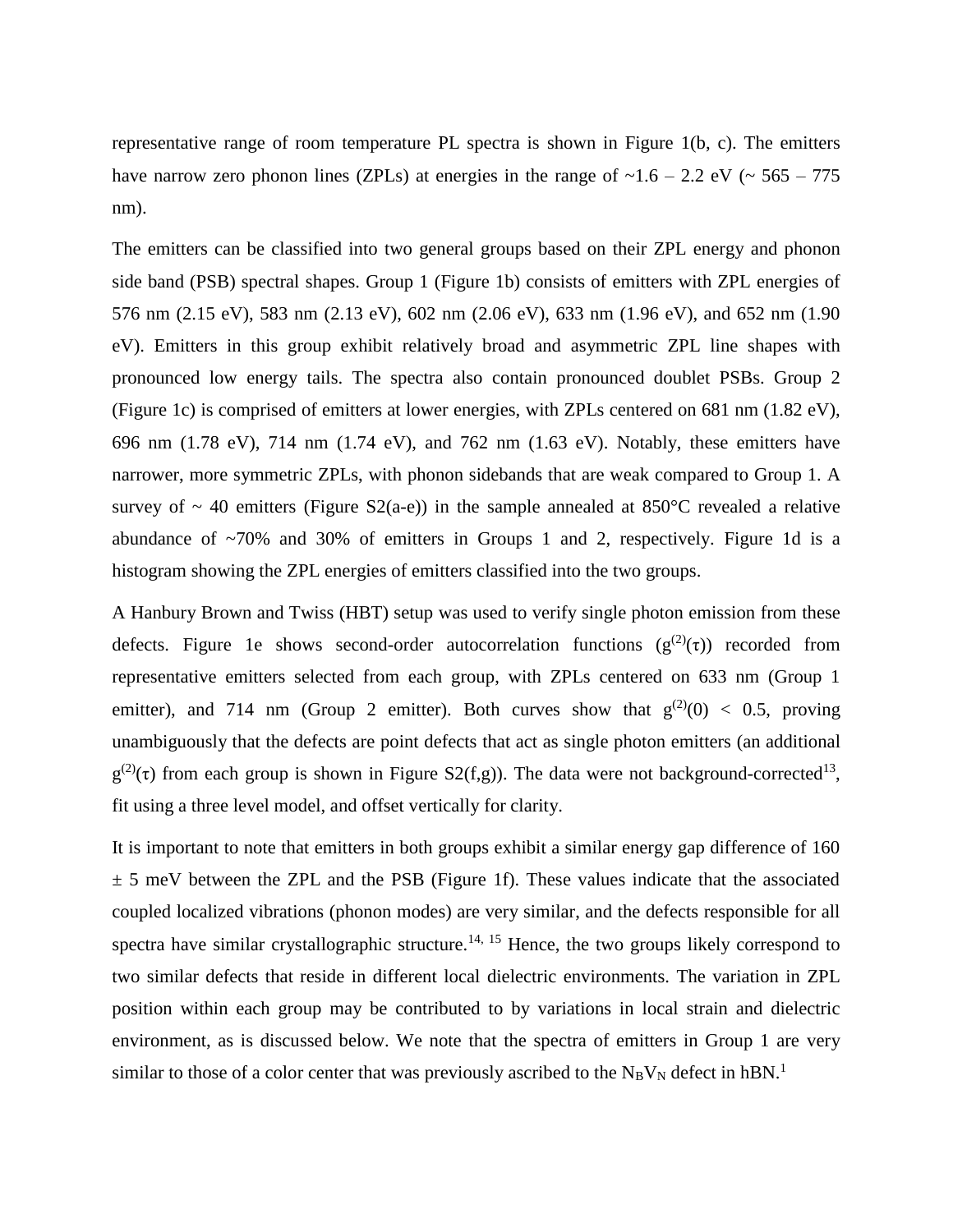We now turn to fabrication methodologies used to engineer the emitters. We developed two different processes based on annealing and electron beam irradiation, illustrated schematically in Figure 2a. Both methods can be used to create the studied defects in hBN. The annealing method was optimized by varying the annealing temperature of as-grown flakes in an inert environment. Each annealing treatment was performed for 30 minutes under 1 Torr of argon. Figure 2a shows that the number of stable color centers found by confocal PL increases with annealing temperature, indicating that defect diffusion and lattice relaxation occur in the flakes. This behavior is similar to the well-studied nitrogen vacancy center in diamond.<sup>16, 17</sup>

The second process involves electron beam irradiation performed using a scanning electron microscope. The as-grown flakes were first deposited on a silicon substrate and pre-characterized by confocal PL mapping and spectroscopy. Then, particular sample regions were irradiated by a 15 keV, 1.4 nA electron beam for one hour in a low vacuum,  $H_2O$  vapor environment<sup>18</sup> (the  $H_2O$ prevents electron beam deposition of carbon<sup>19</sup> that is luminescent and modifies PL spectra). A detailed description of the irradiation experiments is provided in the Experimental Methods section. The pre-characterized sample regions were then re-measured using the confocal PL microscope. Figure 2(c,d) shows photoluminescence spectra recorded before (black curve) and after electron irradiation (red curve) from two sample regions. Luminescent defects were created by the electron beam in each case. Importantly, no annealing was performed before or after the electron beam irradiation treatments. Our results therefore demonstrate two distinct robust methodologies for engineering of the emitters in hBN.

Next, we proceeded to study the stability of the emitters in various gaseous environments. These properties are important both from a technological point of view, since the emitters can potentially be used as sensors or quantum light sources in harsh chemical environments, and for understanding their chemical origin, as annealing in different gases can modify defect emission properties<sup>20, 21</sup>. First, we leveraged the defect fabrication study (Figure 2(b)) to create emitters by annealing a sample for half an hour in Ar at 850°C. The sample was then characterized by confocal PL, annealed sequentially at 500°C for one hour each in hydrogen, oxygen and ammonia environments, and re-characterized by PL after each annealing step. Spectra from two stable emitters, representative of Group 1 and 2, are shown in Figure 3 (a, c), respectively. The fluorescence from the emitters remains unmodified even after annealing in both oxidizing and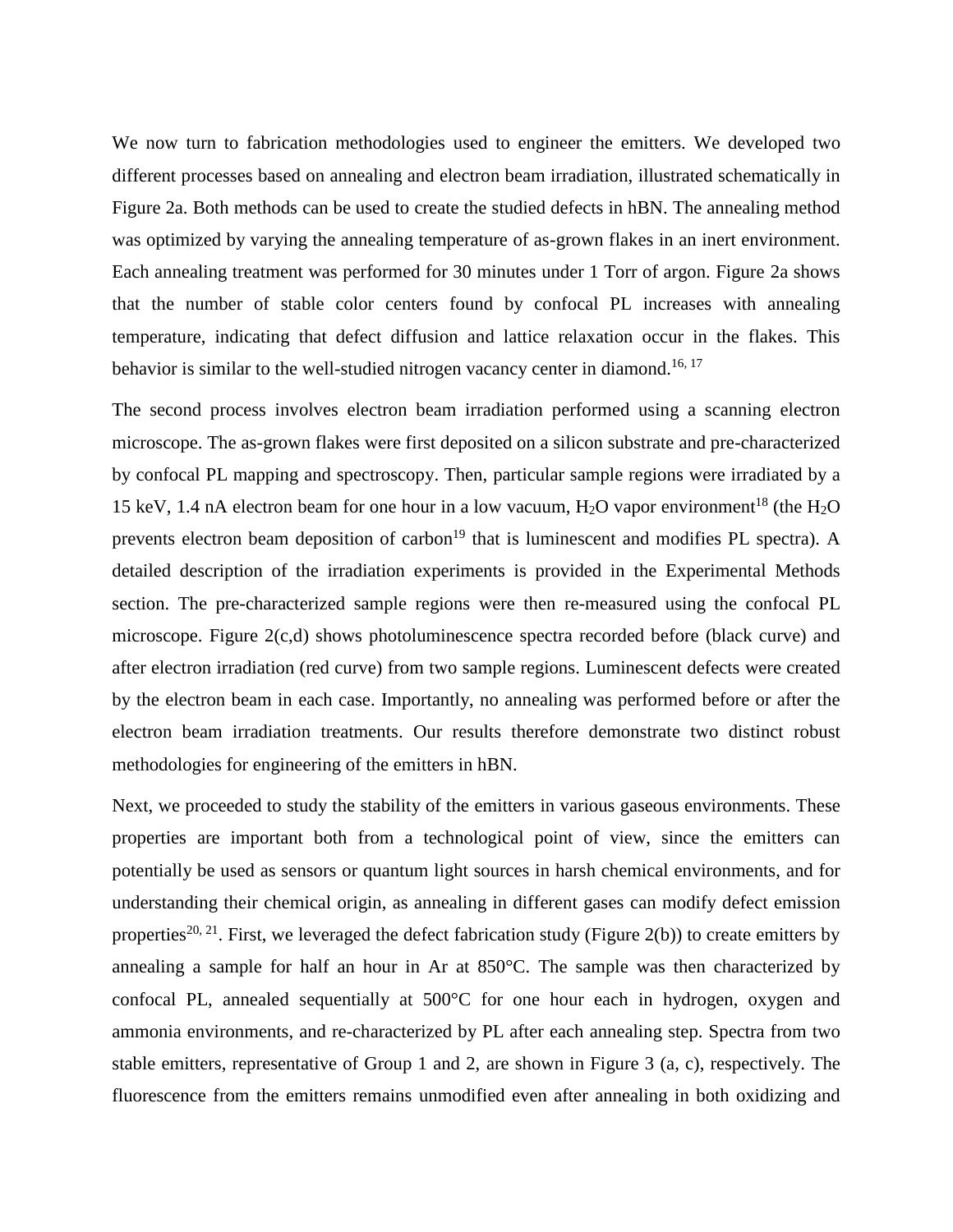reducing environments. Figure 3 (b, d) shows the corresponding  $g^{(2)}(\tau)$  curves recorded for each emitter after the initial argon annealing treatment (black curve) and after the final annealing step performed in an ammonia environment (red curve). The data convincingly prove the robustness of the emitters and the persistence of their quantum nature.

The annealing results provide important insights into the nature of the emitters. First, the luminescent defect is likely to have a vacancy in its crystallographic structure. This is because of the clear increase in formation probability with annealing temperature, a behavior that is very typical of vacancy-related complexes in solids<sup>17, 22</sup>. Second, it is likely that the emitters are charge neutral. If the emitters were negatively charged, annealing in a hydrogen environment would have been expected to modify the charge state and modify or eliminate the emission. This behavior is exemplified by the NV center in diamond which switches from the negative to the neutral charge state upon annealing in hydrogen (and vice versa upon annealing in oxygen).<sup>17, 22</sup> Similarly, many negatively charged emitters in GaN are switched off upon annealing in hydrogen<sup>23</sup>. Positively charged defects are not considered, as to the best of our knowledge positively charged single photon emitters in solids have not been observed. Finally, we believe that the emitters that are stable upon annealing cannot be surface states, as has been observed for some  $TMDs<sup>24</sup>$ . This is because surface states are often unstable, and are expected to be modified upon annealing in different reactive environments.

We note, however, that while many of the emitters were absolutely stable and resisted all the annealing treatments, as is illustrated in Figure 3, each annealing step did create some new emitters, and quench some emitters. Both of these effects are demonstrated in Figure S3, and are not surprising, as is discussed in the Supporting Information.

Next, we present a detailed analysis of the photophysical properties of the two emitters whose  $g^{(2)}(\tau)$  curves are shown in Figure 1(f), which are representative of emitters in each of the two groups shown in Figure 1(b,c). To obtain the optical transition lifetimes of these emitters, we performed a time-resolved fluorescence measurement using a 510 nm pulsed laser with a 20 MHz repetition rate and 100 ps pulse width. As is seen in Figure 4a, the lifetimes of the two emitters were extracted using single exponential fits, yielding values of 2.9 and 6.7 ns for the centers with ZPLs at 633 nm and 714 nm, respectively (the onsets of the decay curves should be ignored since they correspond to the response of our experimental setup).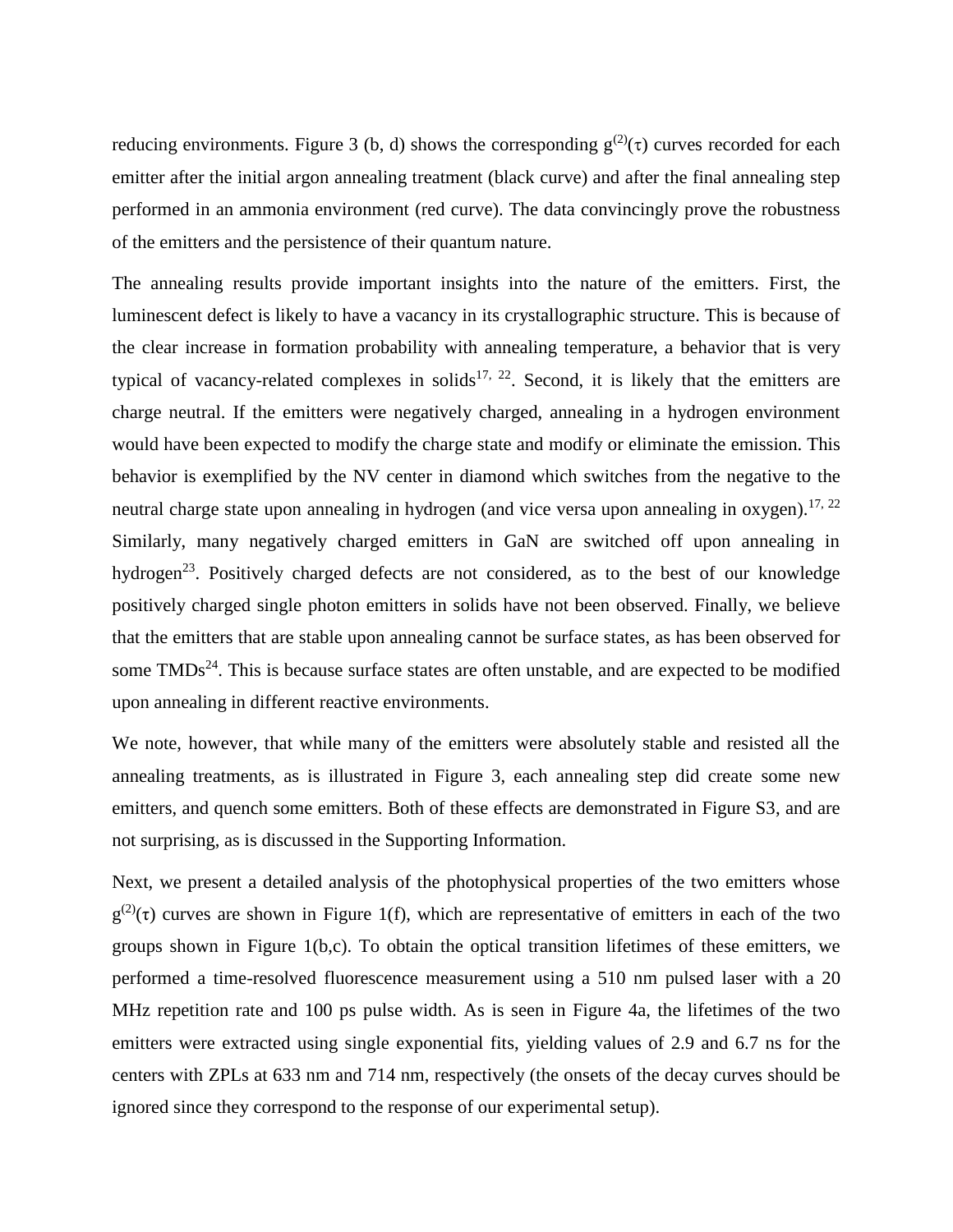Fluorescence saturation behavior was characterized by measuring PL intensity as a function of excitation power. The results are shown in Figure 4b, and the data were fit using the expression:  $I = I_{\infty}P/(P + P_0)$ , where  $I_{\infty}$  and  $P_{\text{sat}}$  are the emission rate and excitation power at saturation,<sup>25</sup> respectively. The resulting emission rates at saturation for the 633 nm and 714 nm emitters are  $2.4 \times 10^6$  and  $0.1 \times 10^6$  counts/s, at P<sub>sat</sub> = 310  $\mu$ W and 770  $\mu$ W, respectively.

To gain further insights into the observed variation in emitter brightness, we measured the autocorrelation functions over longer time scales up to 0.1 seconds. These measurements provide information about the presence of other metastable states with longer decay times. 26-28 Figure 4(c, d) shows long timescale photon antibunching curves for the two color centers. By applying an increasing number of components in the multi-exponential fitting function, we obtained a fitting function with a least number of exponentials and lowest fitting residue  $\chi^2$  for each center. Table 1 summarizes the additional decay lifetimes obtained from the fits.

|               |      | $ZPL = 633$ nm $ ZPL = 714$ nm |
|---------------|------|--------------------------------|
| $\tau_3$ [µs] | 0.46 | 5.4                            |
| $\tau_4$ [µs] | 6.4  | 25                             |
| $\tau_5$ [µs] |      | 62                             |

**Table 1.** Additional metastable states associated with the investigated emitters.

These measurements account for the difference in the overall brightness of the two emitters. The brighter 633 nm defect has fewer metastable states with shorter lifetimes, while the 714 nm defect exhibits multiple additional metastable states with relatively long lifetimes. The differences in lifetimes of both radiative and non-radiative transitions between the two emitters are indicative of local environmental effects such as the presence of neighboring impurities or the proximity of a center to the surface or the edge of a multilayer hBN flake.

To further characterize the photodynamics of these emitters, we obtained photon antibunching curves *versus* excitation power (Figure S4). By fitting the data using the three-level model<sup>29</sup>  $g^{(2)}(\tau) = c - a e^{-\tau/\tau_1} + b e^{-\tau/\tau_2}$ , we obtained the power-dependent emission lifetimes,  $\tau_1$ , and mestastable state lifetimes,  $\tau_2$ , as a function of excitation power<sup>30-32</sup>. The corresponding lifetimes  $\tau^{0}$ <sub>1</sub> and  $\tau^{0}$ <sub>2</sub> were then obtained by extrapolating the data to zero excitation power,<sup>30-32</sup> (Figure S5)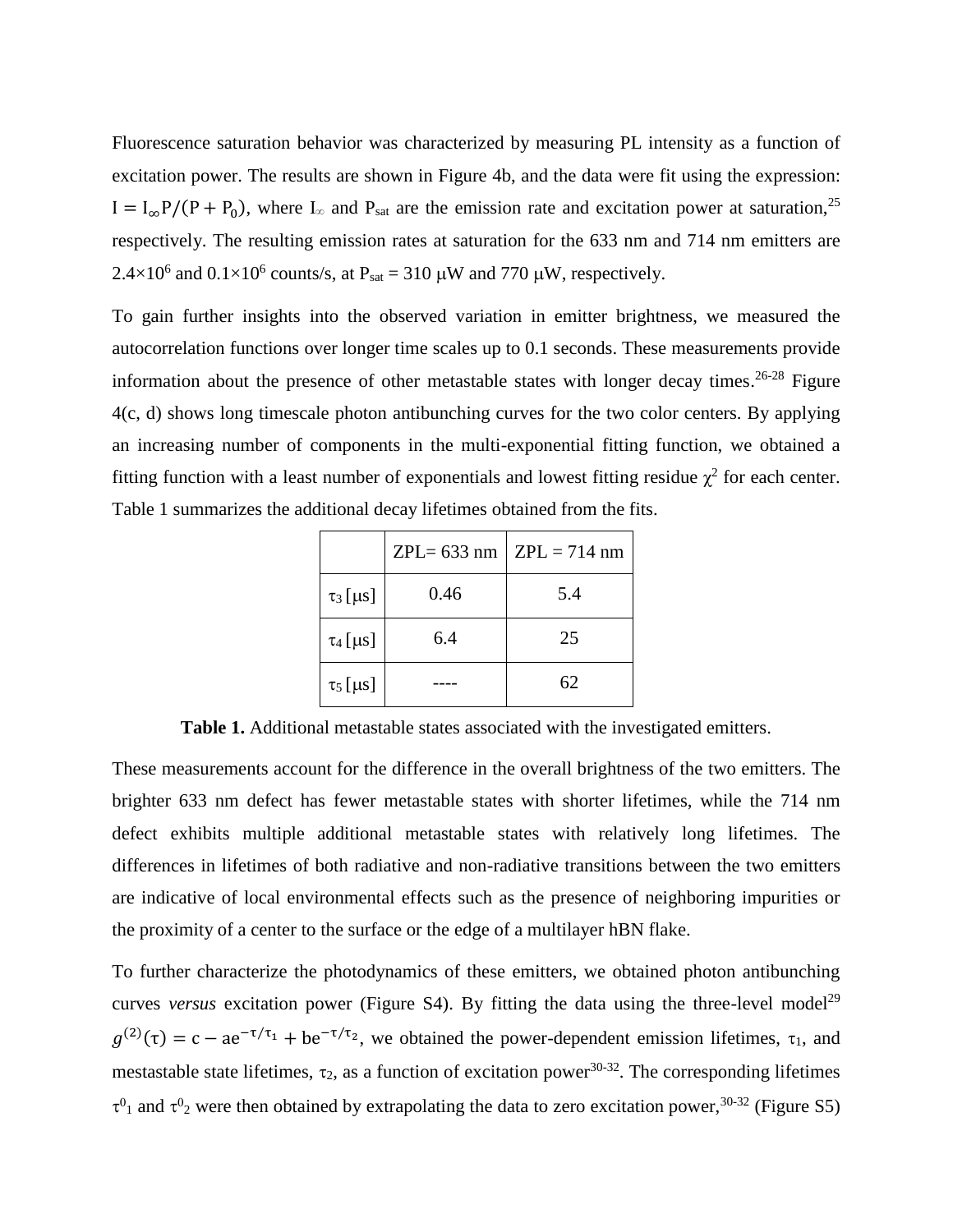yielding the values  $\tau^0$ <sub>1</sub> = 3.3 and 8.1 ns, and  $\tau^0$ <sub>2</sub> = 88.6 and 1.2 ns for the 633 nm and 714 nm emitters, respectively. The  $\tau^{0}$  values are in good agreement with those obtained by the direct time-resolved fluorescence lifetime measurements discussed earlier.

Finally, we obtained spectra of emitters from each group at cryogenic temperatures. Figure S6 (a, b) shows room temperature and low temperature (14 K) spectra from emitters in Groups 1 and 2 respectively. As expected, the line width is dramatically reduced and approaching 3.87 and 1.17 meV for emitters in Group 1 and Group 2, respectively. The spectra at low temperature confirm the difference in the ZPL shape for the two groups. In particular, the asymmetry of the ZPL in group 1 is maintained at low temperature highlighting a supplementary phonon side band for these emitters. On the other hand, the symmetry of the ZPL for group 2 is maintained at low temperature.

We now turn back to the range of ZPL energies observed within each group shown in Figure 1(b, c). It is well known that strain can induce shifts in the electronic structure and hence the optical transitions.<sup>33</sup> Such effects can be modeled using density functional theory (DFT) simulations, which we therefore used to calculate the optical response of a monolayer of hBN that contains the  $N_BV_N$  defect which we described in detail in Ref 1,<sup>1</sup> and has similar photophysical properties to emitters in Group 2 of the present study. The DFT calculations (see Figure S7) show that the range of ZPL positions expected from 5% strain is comparable to that observed in each of the two emitter Groups shown in Figure 1. These results are in accord with strain induced exciton shifts that were observed for other 2D transition metal dichalcogenites, where strains of 3% resulted in 100 meV spectral shifts.<sup>34, 35</sup> Nonetheless, we acknowledge that the magnitude of strain needed to account for the entire observed range of ZPL positions within each group is high, and other effects such as variations in the dielectric environment of the emitters are likely to contribute to the observed shifts.

In conclusion, we have shown that room temperature multicolor single photon emission, with ZPLs spanning  $\sim$  500 meV (200 nm), can be realized from defect centers in hBN multilayers. We present two robust methodologies to engineer the defects, based on annealing and electron beam irradiation. Moreover, we show that the emitters are stable even after annealing in harsh gaseous environments such as oxygen, hydrogen and ammonia. By analyzing spectral features of these emitters, we could infer that there are at least two groups of defects. Although the emitters in the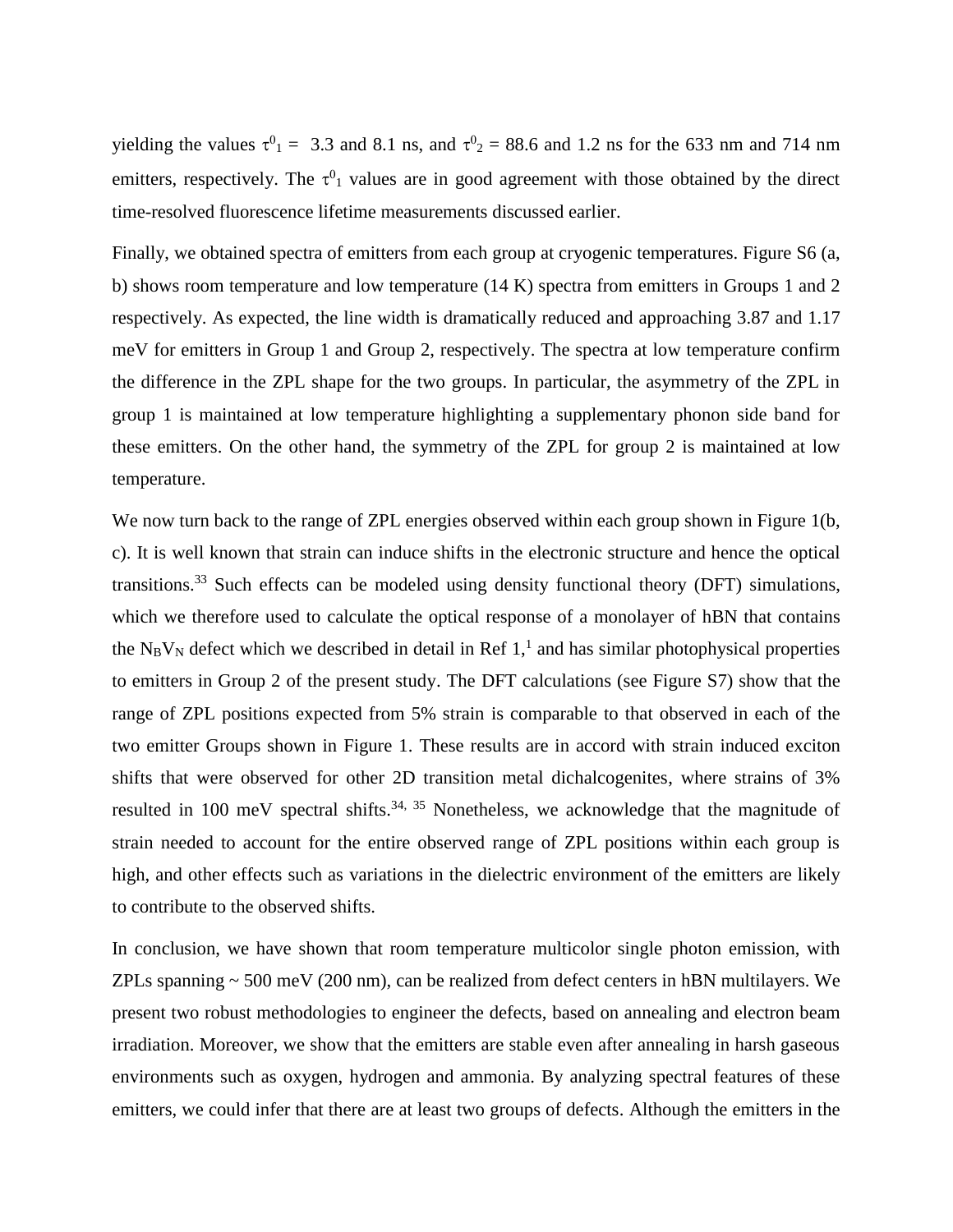two groups exhibit significant differences in their spectral characteristics, they share similar local phonon energies and therefore are likely to have similar chemical structure. Our work opens up new possibilities for employing quantum emitters in 2D materials for emerging applications in nanophotonics and nanoscale sensing devices.

## **Methods**

#### **Annealing hBN flakes under different gas environment**

Grid-marked native oxide Si (100) substrates were cleaned by ultrasonication in acetone and ethanol combined with light mechanical abrasion. Samples were prepared by drop-casting 100 μL of ethanol/water solution containing  $~200$  nm pristine h-BN flakes (Graphene Supermarket) onto marked substrates and allowed to dry.

Argon and  $O_2$  annealing was carried out in a tube furnace (Lindberg Blue). The tube furnace was evacuated to low vacuum  $({\sim}10^{-3}$  Torr) by means of a scroll pump then purged for 30 minutes under 10 sccm of Ar or  $O_2$  flow with pressure regulated at 1 Torr. The substrate was then heated under 10 sccm of argon flow or  $500^{\circ}$ C under 10 sccm of  $O_2$  flow and held at a fixed temperature for 30 minutes, then allowed to cool to room temperature under continuous gas flow.

H<sup>2</sup> and NH<sup>3</sup> annealing was carried out in dedicated vacuum chamber. The chamber was evacuated to high vacuum  $({\sim}10^{-8}$  Torr) by means of a turbo molecular pump then purged for 30 minutes under 10 sccm of  $H_2$  and  $NH_3$  flow respectively with pressure regulated at 40 Torr. The substrate was then heated to 500 $^{\circ}$ C under 10 sccm H<sub>2</sub> or NH<sub>3</sub> flow and held at this temperature for 30 minutes, then allowed to cool to room temperature under continuous gas flow.

#### **Electron-beam irradiation**

The substrates prepared for electron beam irradiation underwent photolithography procedures and subsequent metal deposition to create a hard mask grid. The substrates were then prepared as described above. The grid allowed for easy identification of areas to characterize optically before and after electron beam irradiation.

Electron-beam irradiation experiments were performed in a variable pressure FEI field emission gun scanning electron microscope. A low vacuum environment of  $H_2O$  at a pressure of 8 Pa was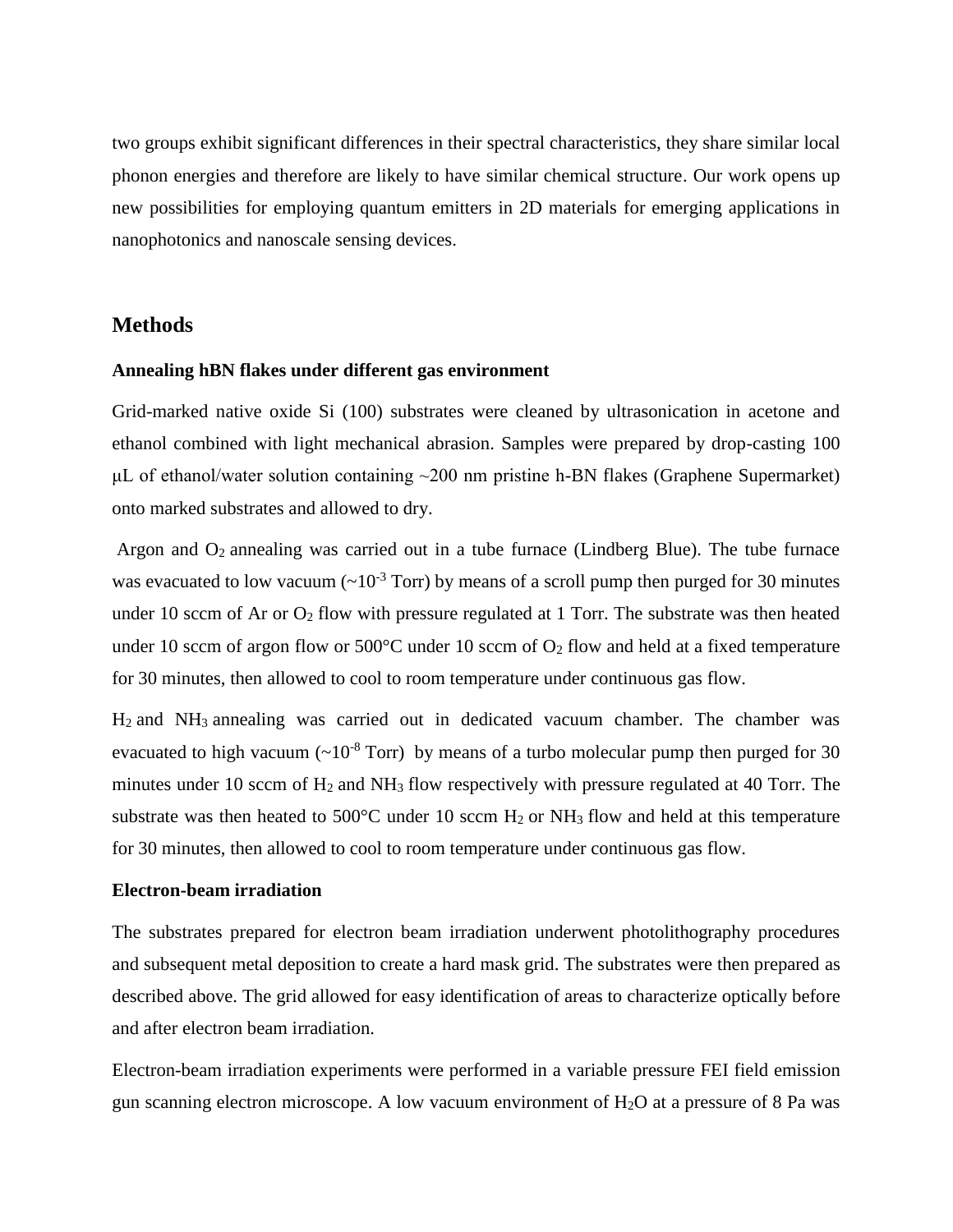used for all experiments. A focused beam was used in a raster scanning pattern to expose the hBN flakes as a function of time up to one hour over an area of 600  $\mu$ m<sup>2</sup>. An accelerating voltage of 15 kV and beam current of 1.4 nA were used for all electron beam irradiation experiments.

#### **Optical characterization**

A continuous wave (CW) 532 nm laser (Gem 532™, Laser Quantum Ltd.) was used for excitation and scanning. The laser was directed through a Glan-Taylor polarizer (Thorlabs Inc.) and a half waveplate, and focused onto the sample using a high numerical aperture ( $NA = 0.9$ , Nikon) objective lens. Scanning was performed either using an X-Y piezo scanning mirror (FSM-300™) or an X-Y-Z nanocube system (PI instruments). The collected light was filtered using a 532 nm dichroic mirror (532 nm laser BrightLine™, Semrock) and an additional long pass filter (Semrock). The signal was then coupled into a graded index fiber, where the fiber aperture serves as a confocal pinhole. A fiber splitter was used to direct the light to a spectrometer (Acton SpectraPro™, Princeton Instrument Inc.) or to two avalanche photodiodes (Excelitas Technologies™) used for single photon counting. Correlation measurements were done using a time-correlated single photon counting module (PicoHarp300™, PicoQuant™). The presented  $g^2(\tau)$  curves were not corrected for background luminescence. Lifetime measurements were performed using a 510 nm pulsed laser excitation source (PiL051X™, Advanced Laser Diode Systems GmbH) with a 100 ps pulse width and a 20 MHz repetition rate. Low temperature PL spectroscopy was done at 14 K using a closed cycle refrigerating system cryostat (Janis CCS-XG-M/204N).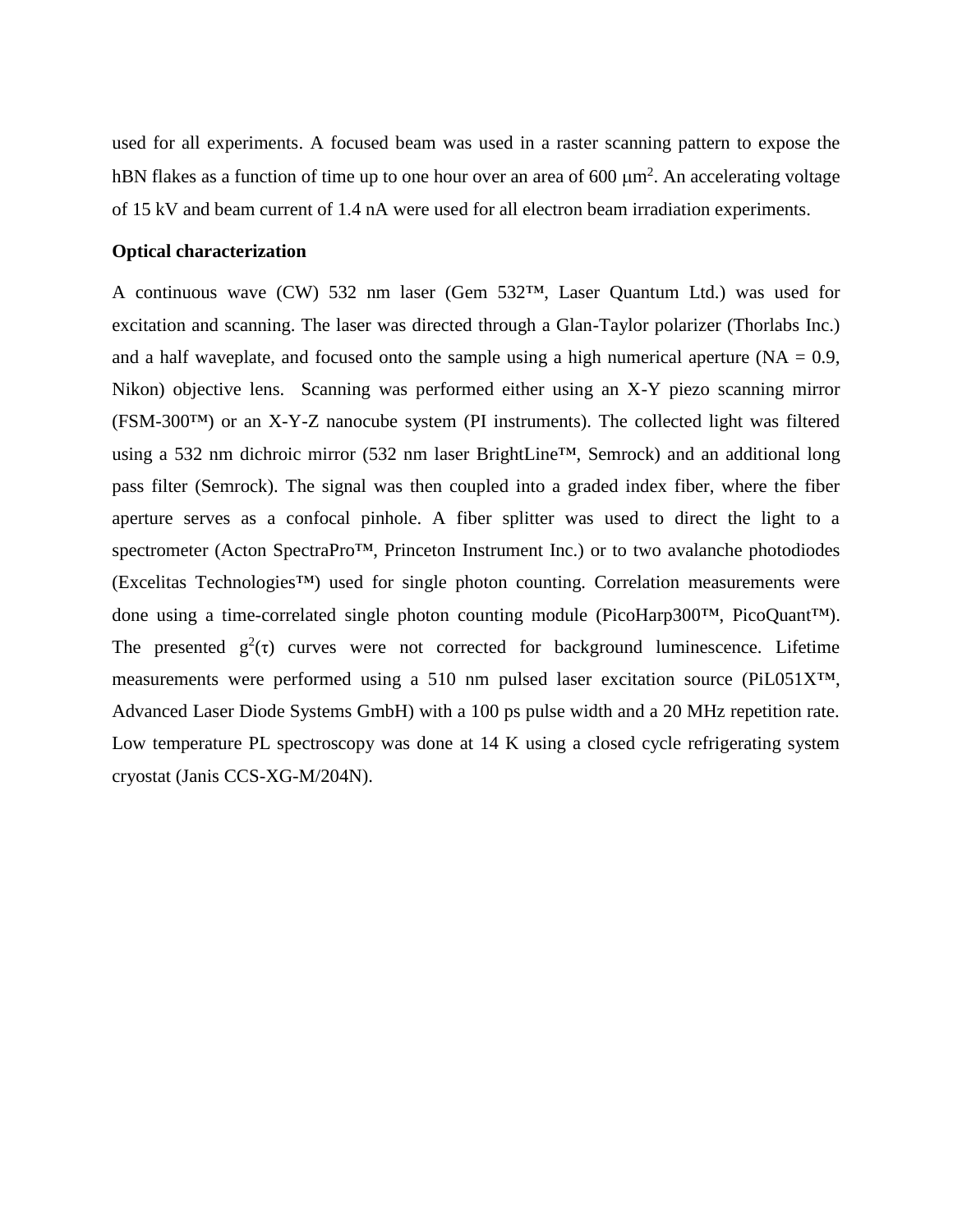**Figures and captions**



**Figure 1.** Multicolor photoluminescence from point defects in hBN. (a) Simplified schematic of the photoluminescence setup showing the excitation and emission of a defect center in a hBN lattice. The objective lens, dichroic mirror, excitation source and emission are denoted by Obj., DM, Exc., and Emi., respectively. (b) Five examples of emitters in Group 1 with ZPLs at 576 nm (2.15 eV), 583 nm (2.13 eV), 602 nm (2.06 eV), 633 nm (1.96 eV), and 652 nm (1.90 eV). (c) Four examples of emitters in Group 2 with ZPLs at 681 nm (1.82 eV), 696 nm (1.78 eV), 714 nm (1.74 eV), and 762 nm (1.63 eV). (d) Histogram of ZPL energy for numerous emitters in group 1 (red) and group 2 (blue). Each spectrum was acquired from a separate sample region at room temperature using a  $300\mu$ W CW 532 nm laser. (e) Second order autocorrelation functions showing that  $g^{(2)}(0) = 0.39$  and 0.34, respectively. The  $g^{(2)}(\tau)$  functions were acquired using an excitation power of 300  $\mu$ W, an acquisition time of 20 sec, and were normalized (without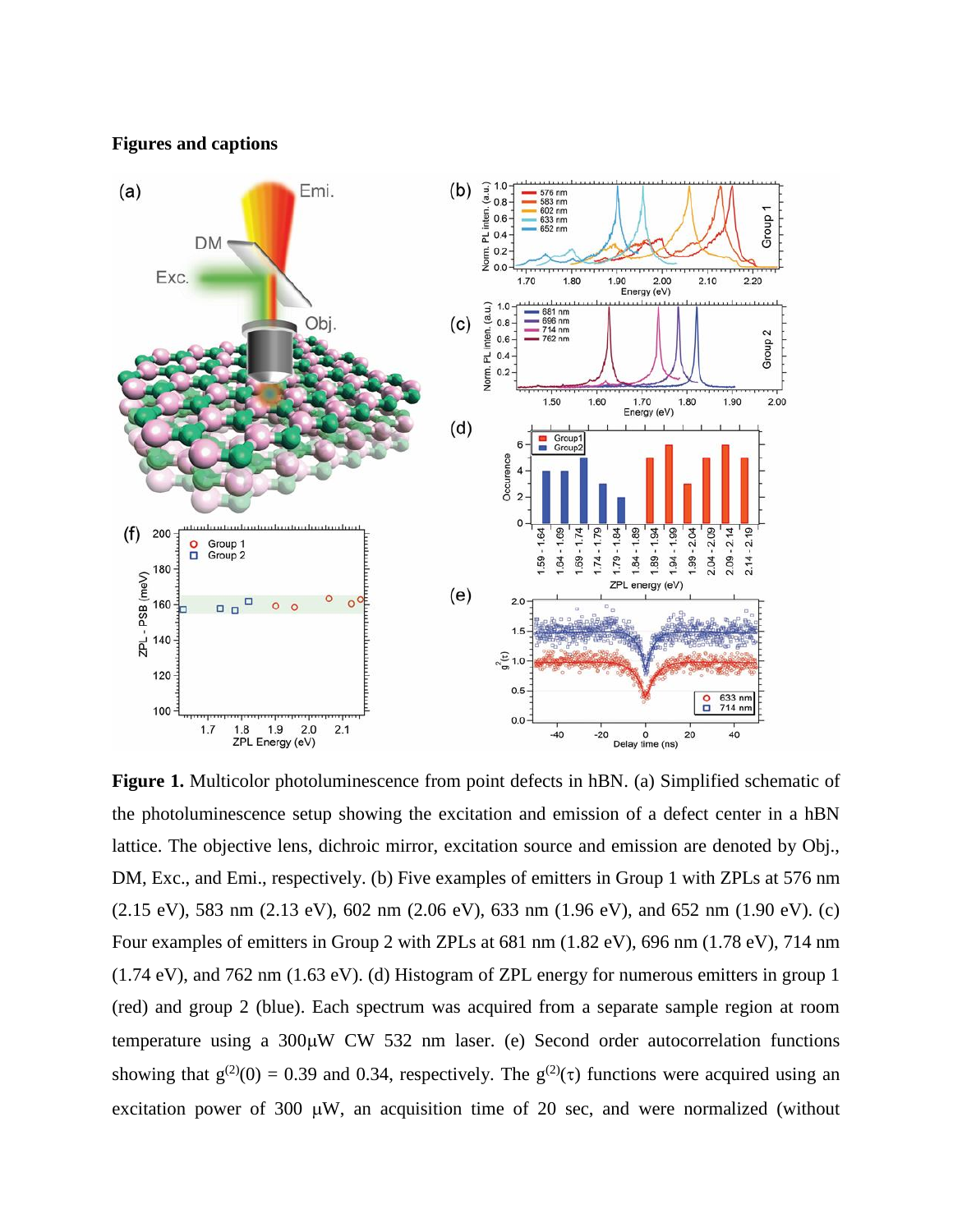background correction) and offset vertically for clarity. A neutral density filter was used to attenuate the signal generated by the 633 nm emitter. (f) Difference in the energy of the ZPL and PSB *versus* ZPL energy. The shaded band in (f) is a guide to the eye.



Figure 2. Generation of emitters in hBN. (a) Schematic illustration of two independent processes that yield emitters – annealing and electron beam irradiation. As-grown, dropcast hBN flakes are either annealed in an argon environment, or irradiated by an electron beam in a low vacuum H2O environment. (b) Normalized number of stable, bright single emitters as a function of annealing temperature found in hBN multilayers. Each data point was taken from a unique sample that was annealed at a singe temperature. (c, d) Examples of PL spectra from emitters fabricated by an electron beam. Each pair shows data recorded from a fixed sample region before (black curve) and after (red curve) electron irradiation.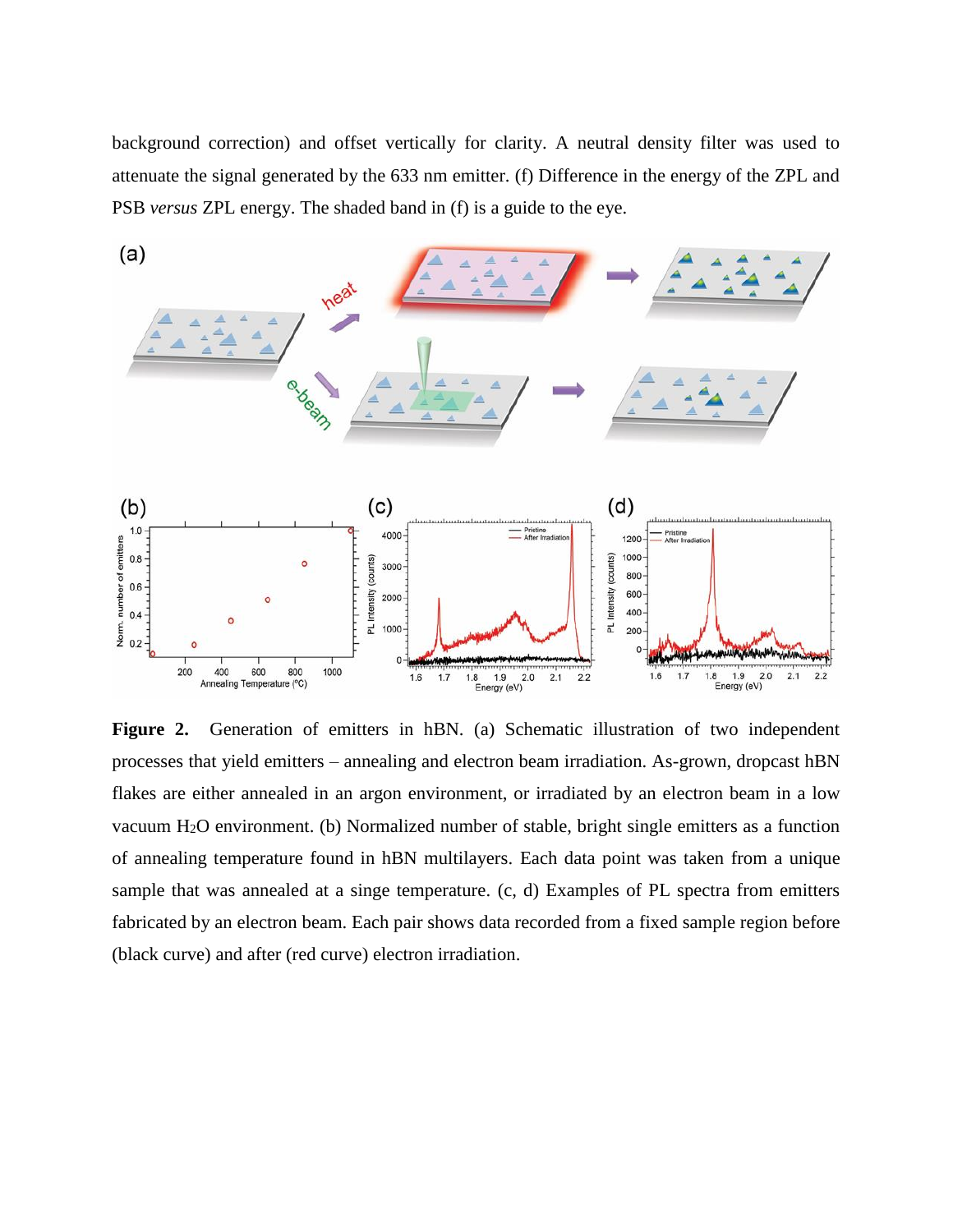

Figure 3. Stability of the emitters. (a,c) Normalized luminescence recorded at room temperature from emitters in Group 1 (E1) and Group 2 (E2) after sequential annealing in argon, hydrogen, oxygen and ammonia. (b, d) Corresponding antibunching measurements proving that the quantum nature of the defects persists after the sequential set of 30 min anneals performed in H2, O<sup>2</sup> and NH<sup>3</sup> environments.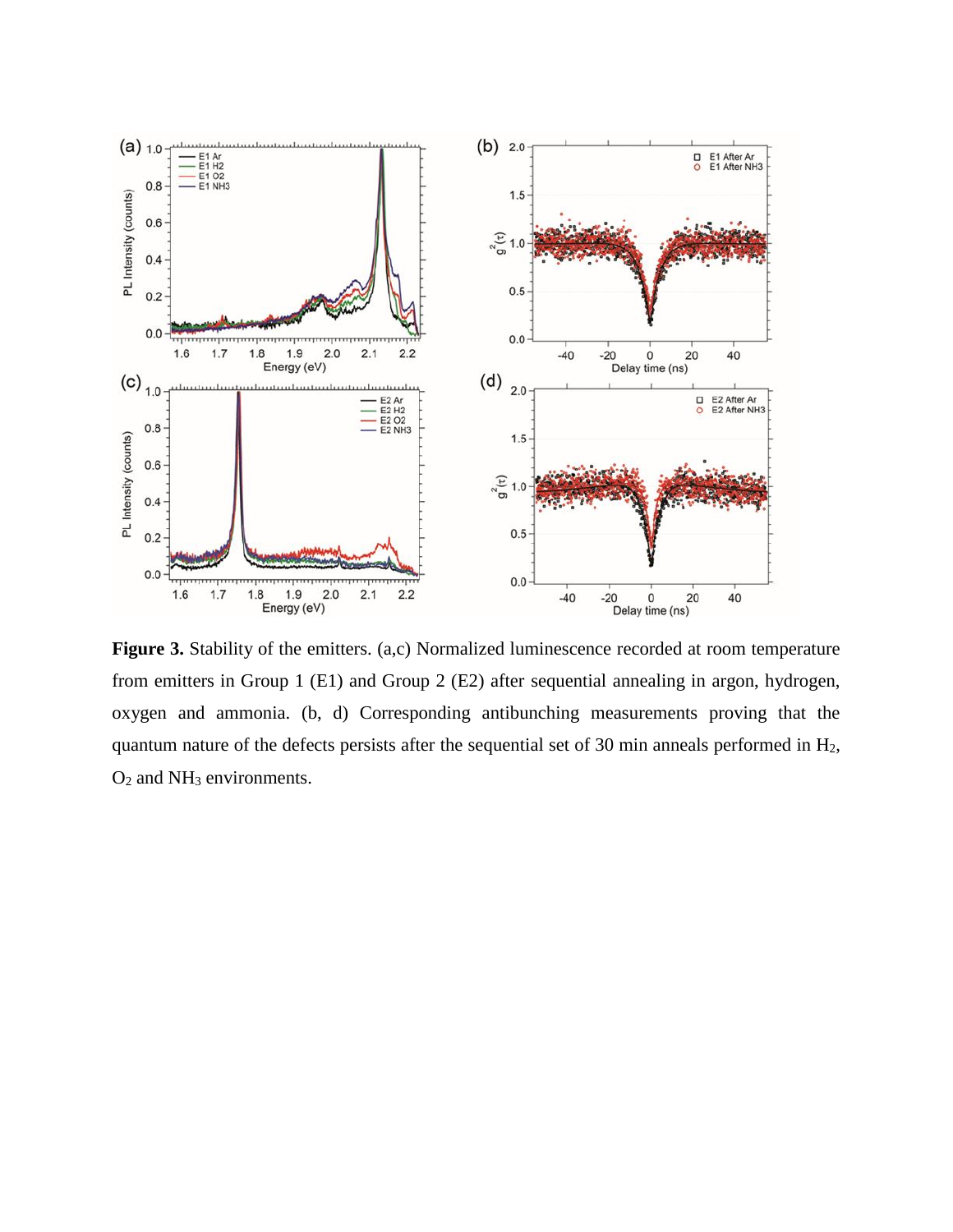

Figure 4. Photophysical properties of the defects. (a) Time-resolved fluorescence measurements showing radiative transition lifetimes of the emitters. A 80  $\mu$ W, 510 nm pulsed laser with a repetition rate of 20 MHz and a pulse width of 100 ps was used as the excitation source. The solid lines are fits obtained using single exponential decay functions. (b) Fluorescence saturation curves and corresponding theoretical fits calculated using a three level model. (c, d) Second order autocorrelation function,  $g^{(2)}(\tau)$ , recorded over a longer time scale from the two color centers presented in Fig. 1 with ZPLs at 633 (c) nm and 714 nm (d). The corresponding solid traces are theoretical fits to the experimental data. Insets show the fitting residue  $\chi^2$  versus the number of exponentials used in the fitting functions. The yellow bands indicate optimal fits realized when the number of exponentials and the residues are simultaneously minimized.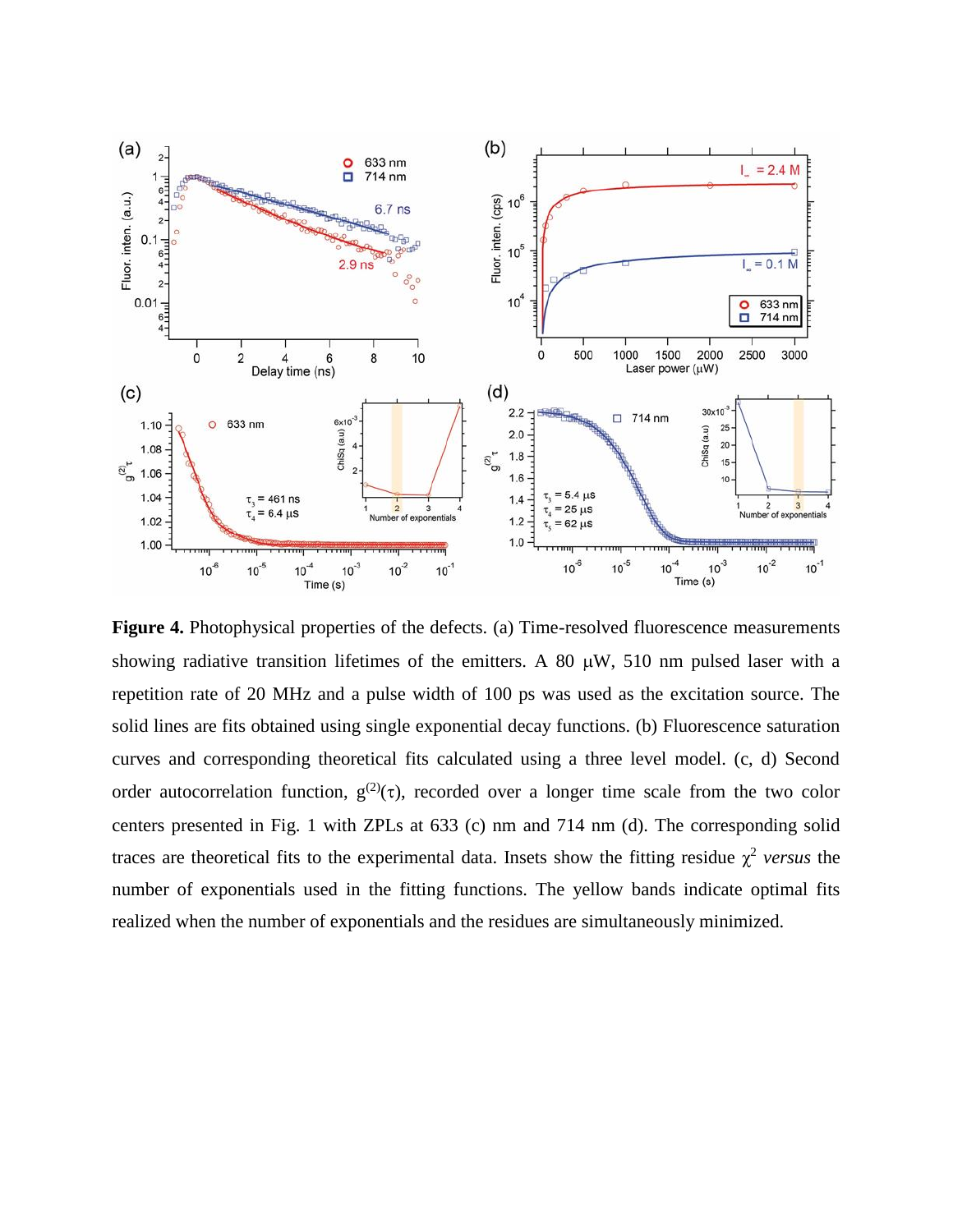#### **Author Information**

\*Corresponding authors: [Milos.Toth@uts.edu.au;](mailto:Milos.Toth@uts.edu.au) [Igor.Aharonovich@uts.edu.au](mailto:Igor.Aharonovich@uts.edu.au) \*Notes: The authors declare no competing financial interest.

## **Acknowledgements**

We thank Kerem Bray for technical help with the optical measurements and Fedor Jelezko for useful discussions. The work was supported in part by the Australian Research Council (Project Number DP140102721), FEI Company and by the Air Force Office of Scientific Research, United States Air Force. I. A. is the recipient of an Australian Research Council Discovery Early Career Research Award (Project Number DE130100592). G.G. acknowledges support by the Swiss National Science Foundation (SNSF). Measurements were supported in part by the Center for Excitonics, Center for Excitonics, an Energy Frontier Research Center funded by the U.S. Department of Energy, Office of Science, Office of Basic Energy Sciences under award no. DE-SC0001088. G.G. was supported in part by the National Science Foundation EFRI 2- DARE, Award Abstract #1542863.

## **References**

1. Tran, T.T., Bray, K., Ford, M.J., Toth, M. & Aharonovich, I. Quantum emission from hexagonal boron nitride monolayers. *Nat. Nanotechnol.* **11**, 37-41 (2016).

2. Caldwell, J.D. et al. Sub-diffractional volume-confined polaritons in the natural hyperbolic material hexagonal boron nitride. *Nat. Commun.* **5**, 5221 (2014).

3. Dai, S. et al. Subdiffractional focusing and guiding of polaritonic rays in a natural hyperbolic material. *Nat. Commun.* **6**, 6963 (2015).

4. Li, P. et al. Hyperbolic phonon-polaritons in boron nitride for near-field optical imaging and focusing. *Nat. Commun.* **6**, 7507 (2015).

5. Dai, S. et al. Tunable Phonon Polaritons in Atomically Thin van der Waals Crystals of Boron Nitride. *Science* **343**, 1125-1129 (2014).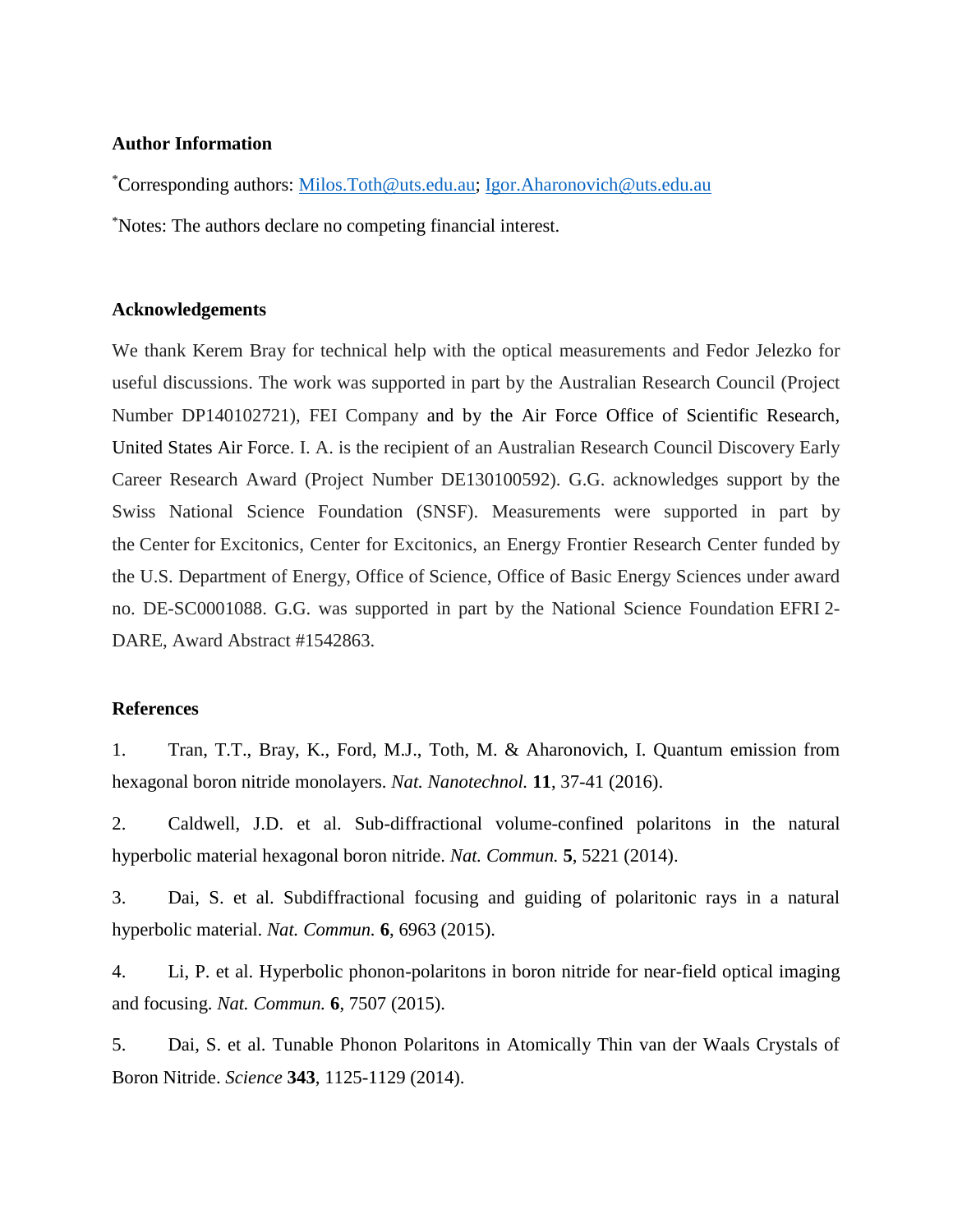6. Dai, S. et al. Graphene on hexagonal boron nitride as a tunable hyperbolic metamaterial. *Nat. Nanotechnol.* **10**, 682-686 (2015).

7. Watanabe, K., Taniguchi, T. & Kanda, H. Direct-bandgap properties and evidence for ultraviolet lasing of hexagonal boron nitride single crystal. *Nature Mater.* **3**, 404-409 (2004).

8. Cassabois, G., Valvin, P. & Gil, B. Hexagonal boron nitride is an indirect bandgap semiconductor. *Nature Photon.*, ASAP, doi:10.1038/nphoton.2015.1277 (2016).

9. Tran, T.T. et al. Quantum Emission from Defects in Single-Crystalline Hexagonal Boron Nitride. *Physical Review Applied* **5** (2016).

10. Song, L. et al. Large Scale Growth and Characterization of Atomic Hexagonal Boron Nitride Layers. *Nano Lett.* **10**, 3209-3215 (2010).

11. Rostami, H. & Asgari, R. Valley Zeeman effect and spin-valley polarized conductance in monolayerMoS2in a perpendicular magnetic field. *Phys. Rev. B* **91** (2015).

12. del Corro, E. et al. Atypical exciton-phonon interactions in WS2 and WSe2 monolayers revealed by resonance Raman spectroscopy. *Nano Lett.*, ASAP, 10.1021/acs.nanolett.1025b05096 (2016).

13. Michler, P., Kiraz, A., Becher, C., Schoenfeld, W.V. & et al. A quantum dot singlephoton turnstile device. *Science* **290**, 2282-2285 (2000).

14. Zaitsev, A.M. Vibronic spectra of impurity-related optical centers in diamond. *Phys. Rev. B* **61**, 12909-12922 (2000).

15. Huxter, V.M., Oliver, T.A.A., Budker, D. & Fleming, G.R. Vibrational and electronic dynamics of nitrogen–vacancy centres in diamond revealed by two-dimensional ultrafast spectroscopy. *Nature Phys.* **9**, 744-749 (2013).

16. Botsoa, J. et al. Optimal conditions for NV−center formation in type-1b diamond studied using photoluminescence and positron annihilation spectroscopies. *Phys. Rev. B* **84** (2011).

17. Orwa, J.O. et al. Engineering of nitrogen-vacancy color centers in high purity diamond by ion implantation and annealing. *J. Appl. Phys.* **109**, 083530 (2011).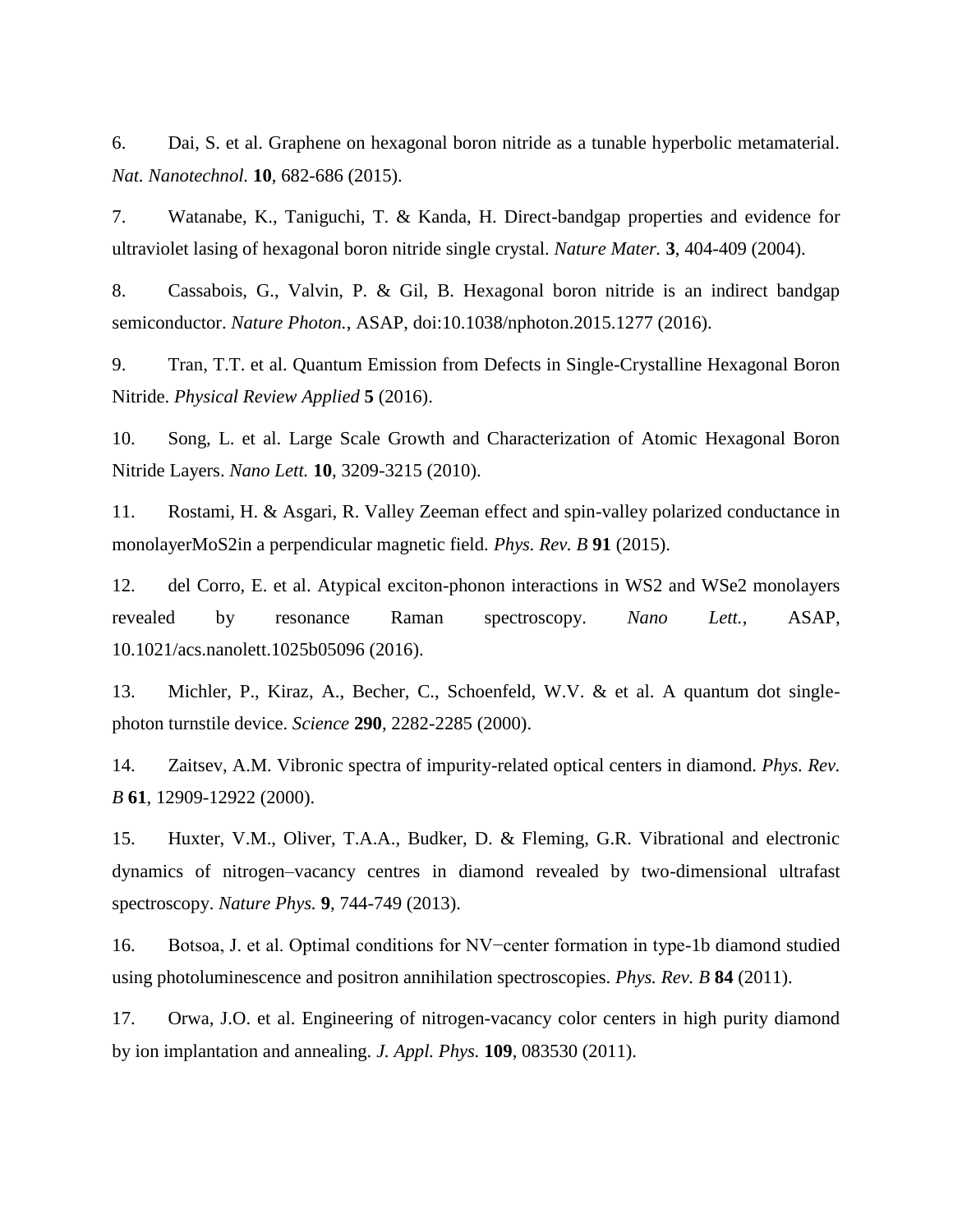18. Thiel, B.L. et al. Two-stage gas amplifier for ultrahigh resolution low vacuum scanning electron microscopy. *Rev. Sci. Instrum.* **77**, 033705 (2006).

19. Toth, M., Lobo, C.J., Lysaght, M.J., Vladár, A.E. & Postek, M.T. Contamination-free imaging by electron induced carbon volatilization in environmental scanning electron microscopy. *J. Appl. Phys.* **106**, 034306 (2009).

20. Fu, K.M.C., Santori, C., Barclay, P.E. & Beausoleil, R.G. Conversion of neutral nitrogenvacancy centers to negatively charged nitrogen-vacancy centers through selective oxidation. *Appl. Phys. Lett.* **96**, 121907 (2010).

21. Shanley, T.W., Martin, A.A., Aharonovich, I. & Toth, M. Localized chemical switching of the charge state of nitrogen-vacancy luminescence centers in diamond. *Appl. Phys. Lett.* **105**, 063103 (2014).

22. Sébastien, P., Detlef, R., Dominik, W., Jan, M. & Alexander, Z. Creation and nature of optical centres in diamond for single-photon emission—overview and critical remarks. *New J. Phys.* **13**, 035024 (2011).

23. Shuji, N., Naruhito, I., Masayuki, S. & Takashi, M. Hole Compensation Mechanism of P-Type GaN Films. *Japanese Journal of Applied Physics* **31**, 1258 (1992).

24. Gutiérrez, H.R. et al. Extraordinary Room-Temperature Photoluminescence in Triangular WS2 Monolayers. *Nano Lett.* **13**, 3447-3454 (2013).

25. Kurtsiefer, C., Mayer, S., Zarda, P. & Weinfurter, H. Stable solid-state source of single photons. *Phys. Rev. Lett.* **85**, 290-293 (2000).

26. Neitzke, O. et al. Investigation of Line Width Narrowing and Spectral Jumps of Single Stable Defect Centers in ZnO at Cryogenic Temperature. *Nano Lett.* **15**, 3024-3029 (2015).

27. Bernard, J., Fleury, L., Talon, H. & Orrit, M. Photon bunching in the fluorescence from single molecules: A probe for intersystem crossing. *J. Chem. Phys.* **98**, 850-859 (1993).

28. Fleury, L., Segura, J.M., Zumofen, G., Hecht, B. & Wild, U.P. Nonclassical Photon Statistics in Single-Molecule Fluorescence at Room Temperature. *Phys. Rev. Lett.* **84**, 1148-1151 (2000).